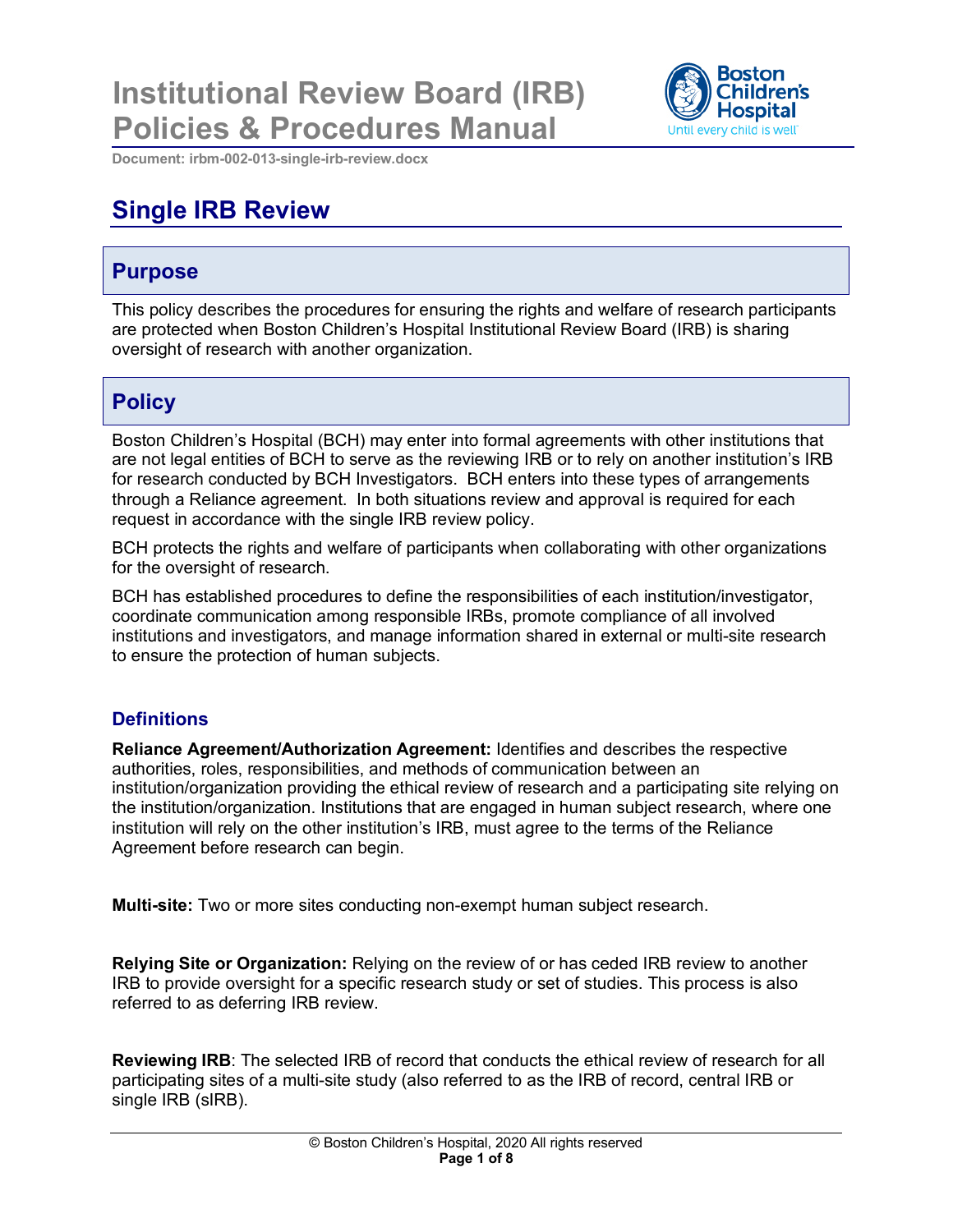**External IRB**: An Institutional review board outside of BCH

**Master Protocol:** The protocol submitted at BCH and approved to which relying sites can be added.

**SMART IRB:** The *"SMART IRB"* master reliance agreement is an agreement created in 2016 to harmonize and streamline the IRB review process for multisite studies. It enables reliance on a study-by-study basis, clearly defines roles and responsibilities of relying institutions and reviewing IRBs and eliminates the need to sign reliance agreements for each study [e.g., a non-SMART IRB agreement].

#### **When is Single IRB Required?**

#### **NIH Policy**

Effective January 25, 2018, the NIH requires use of a Single IRB [sIRB] for the review of NIHfunded multisite studies where each site will conduct the same protocol involving non-exempt human subjects research, whether supported through grants, cooperative agreements, contracts, or the NIH Intramural Research Program.

This Policy applies to domestic sites only. Implementation of the NIH sIRB policy is expected to reduce unnecessary administrative burdens and systemic inefficiencies while maintaining appropriate human subjects protections. Under the policy, "multi-site" is defined as two or more sites. For more information, see: *Final NIH Policy on the Use of a Single Institutional Review Board for Multi-Site Research*

#### **Revised Common Rule**

The Common Rule is a federal policy regarding Human Subjects Protection that applies to 17 Federal agencies and offices. Under the new Final Rule governing human subjects protections approved by the DHHS in January 2017, most U.S. government funded cooperative studies that meet the criteria for non-exempt "human subjects research", and involve more than one site, will also require sIRB review. This requirement went into effect January 20, 2020.

For more information, see: *The Revised Common Rule's Cooperative Research Provision (45 CFR 46.114)*

Boston Children's Hospital will consider utilizing reliance agreements in other situations on a case-by-case basis. Some additional examples when single IRB review may be considered are:

- § Study is part of an existing network, consortium, or agency which encourages or mandates single IRB review
- § Proposed external IRB has already reviewed the study or a similar study
- IRB expertise concerns (e.g., special subject population, untypical research design, sensitive topics)
- **Efficiency considerations, especially for collaborating research**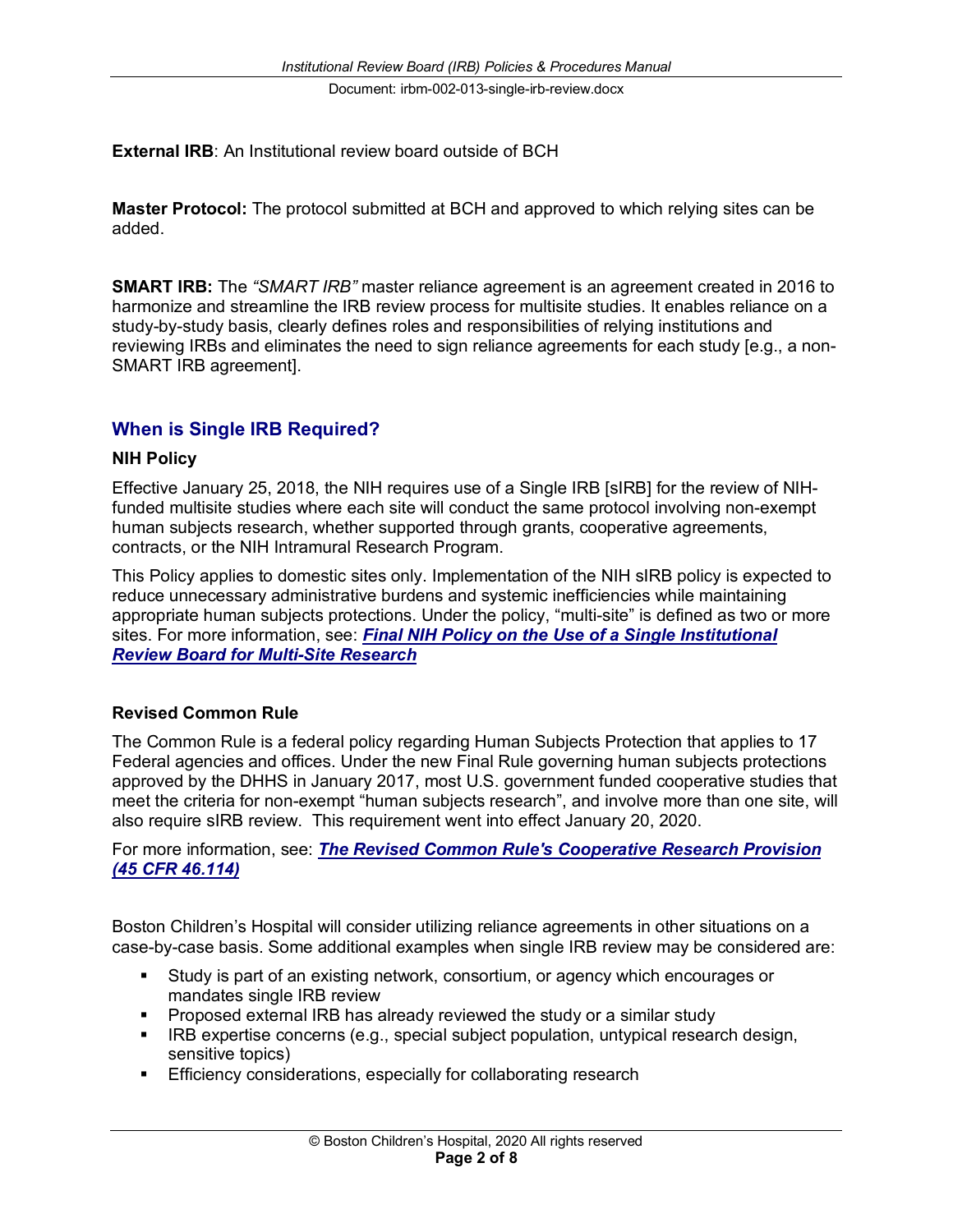#### **Reliance Agreements**

#### **SMART IRB**

Boston Children's Hospital (BCH) is a signatory to the SMART IRB master reliance agreement.

It is the preference of Boston Children's Hospital to use the SMART IRB agreement as the basis of reliance for all studies where BCH relies on another institution's IRB or agrees to serve as the sIRB.

Boston Children's Hospital has the discretion to require the use of SMART IRB if it is determined by the BCH IRB office that it is the most efficient and effective way to enter into a reliance arrangement.

#### **Master Agreements**

Boston Children's Hospital has executed broad reliance agreements with commercial IRBs, central IRBs, and consortium groups for either individual protocols or specific groups of studies.

#### **Other Individual IRB Reliance Agreements**

The use of single IRB reliance agreements was commonly used before SMART IRB so there are multisite research activities that continue to operate under existing single reliance agreements. Going forward in cases where an institution does not meet the eligibility criteria to sign onto the SMART IRB agreement or has not signed on to SMART IRB, Boston Children's Hospital may use an IRB Reliance/Authorization Agreement (IAA) to establish a reliance relationship with an external institution for an individual research protocol.

#### **Authority to Approve and Sign and Reliance Agreements**

The Institutional Official (IO, Vice President of Research Administration) is vested with the authority to make the final decision whether or not to serve as the sIRB for multiple sites or rely on another institutions IRB.

The IO has delegated authority to the Senior Director of Clinical Research and the IRB Reliance Specialist to make ongoing determinations about IRB reliance arrangements under the SMART IRB or other master agreements.

All new reliance agreements are signed by the IO. The IO will consult with the Senior Director of Clinical Research Compliance, the IRB Chair and General Counsel as necessary to make these decisions.

#### **Factors considered when deciding whether a proposed reliance agreement is appropriate:**

- § Where there are regulatory requirements or funding policies that mandate the use of reliance agreements.
- § Whether the other IRB's policies and procedures meet BCH standards. If the other IRB is part of an Association for the Accreditation of Human Research Protections Program (AAHRP) accredited Human Research Protections Program (HRPP), then it will be presumed that BCH standards are being met. However, accreditation status does not in itself necessarily suffice as a basis for the decision; nor does not being accredited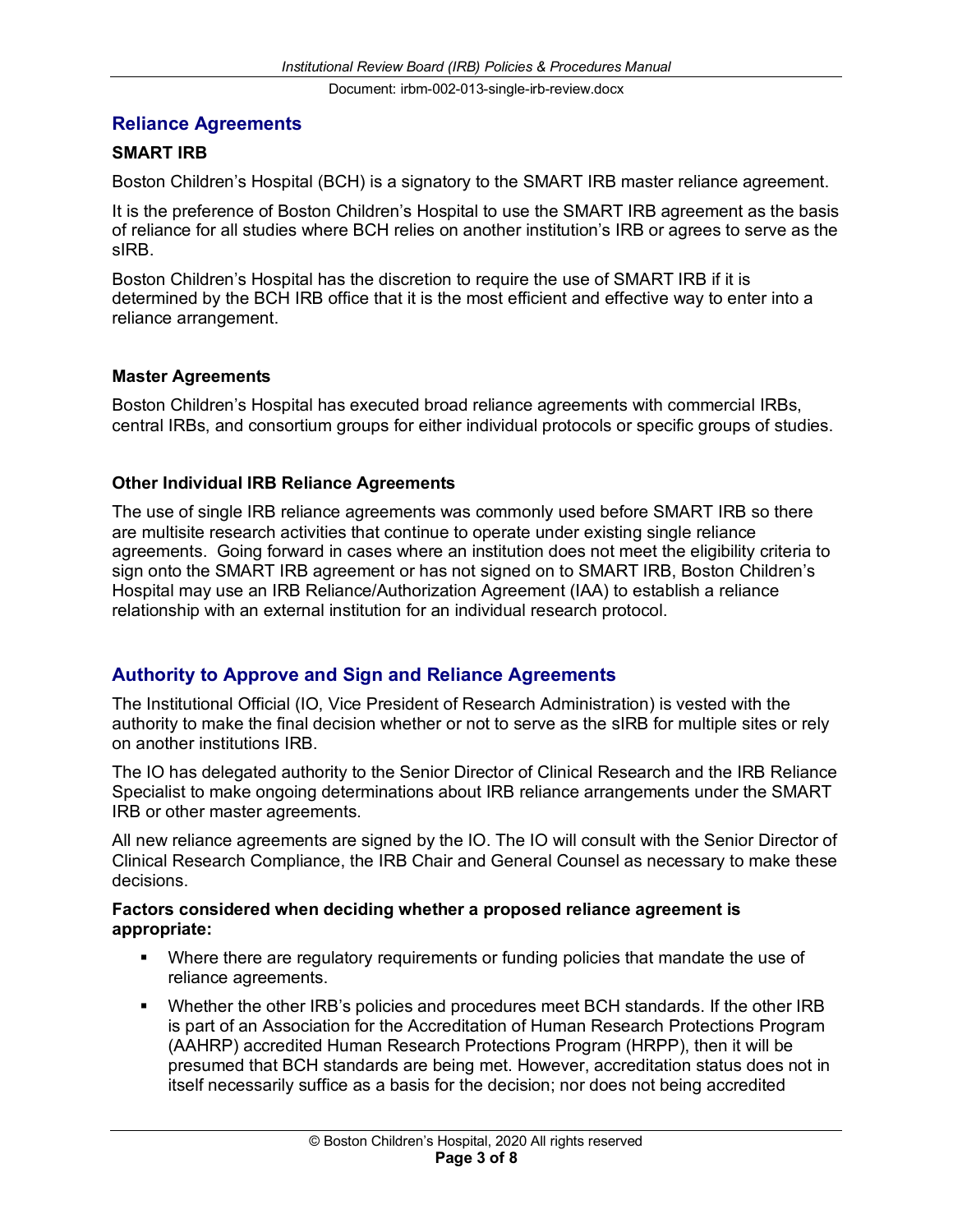necessarily mean BCH will not rely on another IRB or serve as sIRB for non- accredited sites

- Whether single IRB review is mandated.
- Source of funding: Which institution is the prime grantee?
- Location of human research activities. If research activities are not the same at both or all institutions, where will most of the contact with the research participants occur?
	- $\circ$  Personnel involved: Is PI able to provide appropriate coordination and oversight of the study activities? What is the expertise of the personnel?
- **IRB expertise: Which IRB has the most appropriate expertise to conduct the review?**

### **Procedure**

#### **Procedures for When BCH Serves as the Reviewing IRB**

**Please note**: BCH's IRB will not serve as the Reviewing IRB for exempt activities or activities deemed to be not human subject research (exceptions may be made on a case-by-case basis).

- 1. For multi-site research where BCH IRB is serving as the sIRB of record the BCH IRB will ensure that all relying sites are reviewed and approved consistent with the applicable IRB Reliance Agreement.
- 2. When a BCH principal investigator (PI) requests that the BCH IRB serve as the reviewing sIRB for a non-BCH research site, the BCH IRB must first review and approve a protocol application before relying site submissions may be reviewed and approved.'
- 3. The IRB submission will, at a minimum, consist of the following:
	- **■** Master Protocol, including a description of the multi-site oversight process Consent(s) (if applicable)
	- Recruitment Materials (if applicable)
	- Request for BCH to serve as the Single IRB and names of sites if known
- 4. Initial review of the Master IRB submission/study documentation (e.g. consent) will be completed as per applicable BCH IRB SOPs.
- 5. Once the Master Protocol is approved by the BCH IRB, relying sites will be submitted, reviewed and approved individually as reliance requests. These will be typically reviewed and approved using an administrative review process but may be referred to the full IRB as necessary.
- 6. A Relying Institution must submit information about the relying site to the overall study PI or designee will then submit the following information to the BCH IRB as a reliance request for that specific site: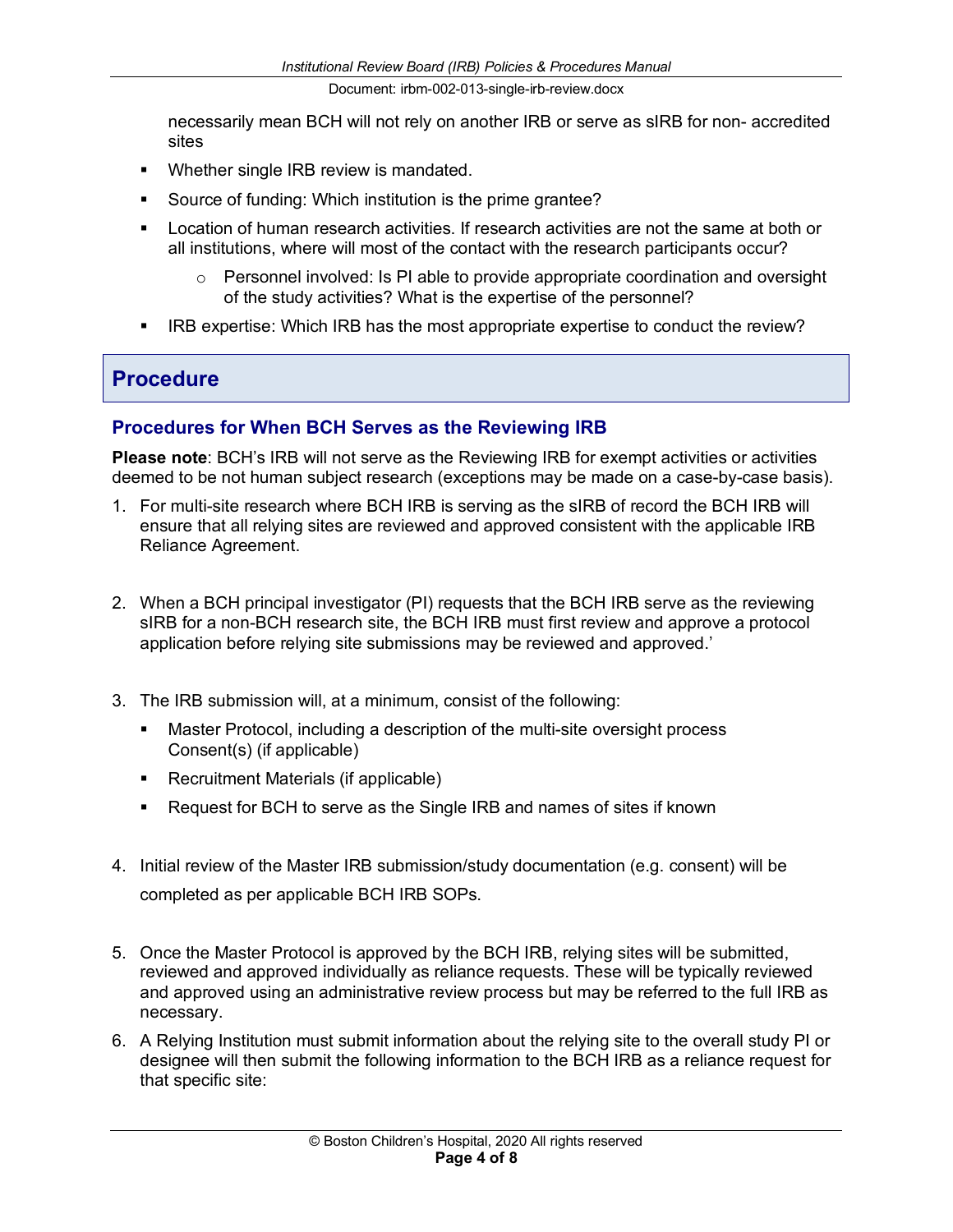- Reliance "Application" with local context information that includes information about the completion of any local ancillary reviews required
- **IRB Reliance agreement or indication which reliance agreement will be used (i.e.** SMART IRB)
- Required Site specific consent/assent form(s) language that includes site specific HIPPA authorization language or a separate HIPPA authorization form (if applicable)
- Site specific study documents e.g. recruitment (if applicable)
- Any conflict of interest and associated management plan
- 7. The BCH Reliance Specialist will review and approve the reliance request and issue individual letters of acceptance (approval) and finalized consents/assents and study documents (as applicable) for each site relying on BCH IRB.
- 8. **Continuing review for BCH master protocols**: The overall study PI or designee will submit the continuing review submission in the Boston Children's Hospital electronic Research Portal (CHeRP). The overall study PI is responsible for collecting and combining all information from relying sites for the continuing review.
- 9. **Review of modifications/amendments for BCH protocols**: Modifications to the master protocol will be reviewed according to existing BCH IRB SOPs/policies. If there are site specific amendments needed, the overall study PI is required to submit the modification or amendment summarizing the change required for the specific site. Any revised protocol materials or consent forms for the specific site must also be included.
- 10. **Review of UAPs for relying sites under BCH master protocols**: UAPs for other sites submitted through the BCH master protocols will be reviewed according to existing applicable BCH SOPs/policies. Any event submitted from a relying site that is deemed reportable will be managed and evaluated in accordance with the BCH SOPs/policies. BCH will work with the relying site if local investigation and corrective actions are required. The investigation, review and reconciliation and reporting process (if required) will be managed in accordance with the terms of the applicable reliance agreement.
- 11. The BCH IRB will make available relevant IRB records, including (but not limited to) minutes and other records that document the IRB's determinations to the relying organization, upon request.

#### **Reliance on an External IRB**

1. When a BCH principal investigator (PI) requests the use of an external IRB for a protocol for which they will be engaged in human subject research, a request to allow this reliance arrangement must be reviewed and approved. This is accomplished through submission of a "**Rely on another IRB**" application within CHeRP.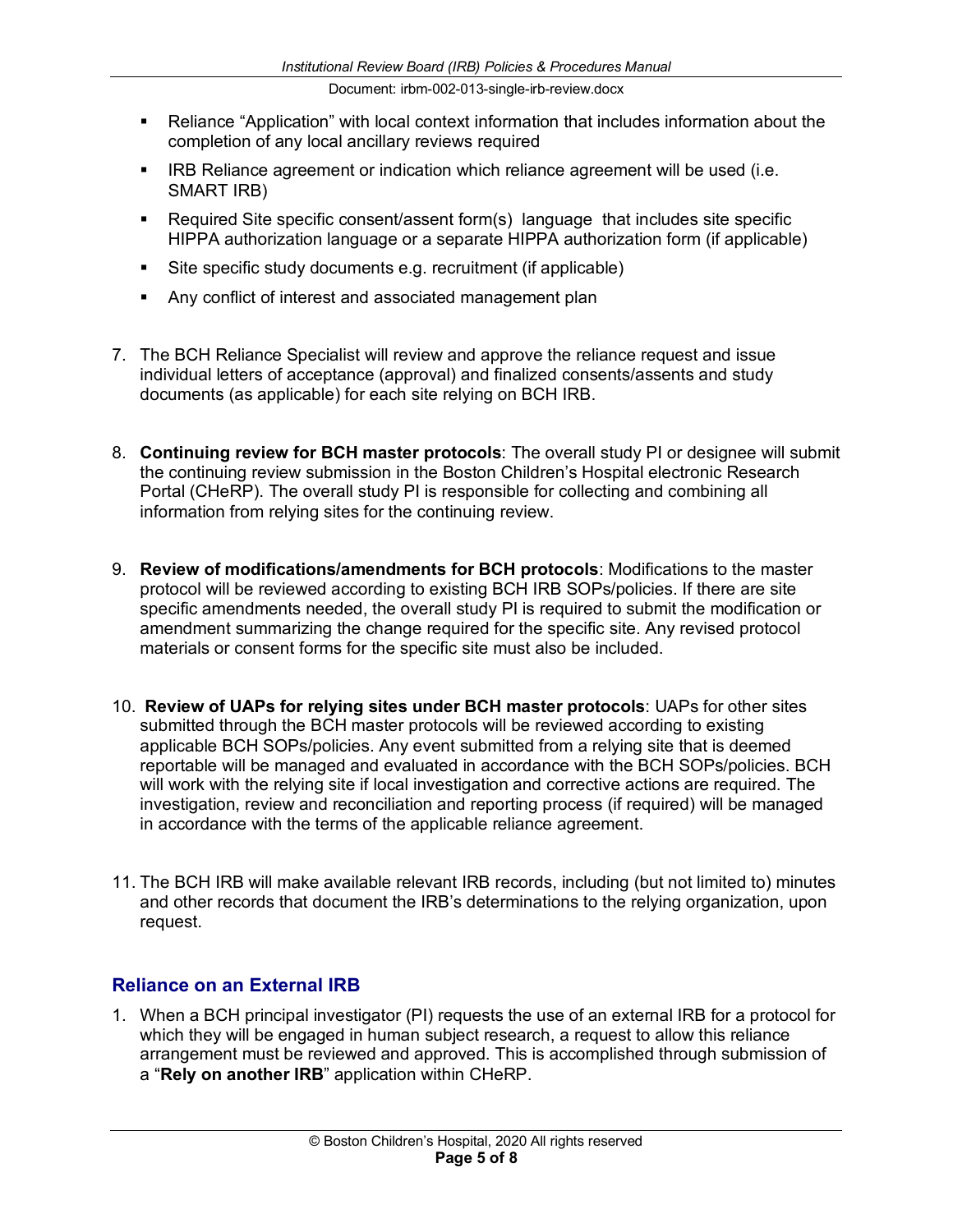The submission requires:

- a. The completion of SmartForm questions that will trigger any necessary BCH non-IRB ancillary reviews
- b. The Master Protocol, including a description of the multi-site oversight process
- c. Editable Consent(s) (if applicable)
- d. Recruitment Materials (if applicable)
- e. Letter of initial and continuing (as applicable) approval from the reviewing IRB

In general an approved protocol and consent are required before making any decision about relying on another IRB; however exceptions may be made based on the nature of the research, level of engagement in research, funding agency, time sensitivity, and as necessary to collaborate with other IRB's office procedures that have different processes.

- 2. The designated IRB reliance specialist will:
	- a. Confirm that Conflict of Interest (COI) and CITI Training have been completed for BCH personnel per applicable BCH IRB Office SOP.
	- b. Confirm that the critical documentation has been submitted, which may include the following as appropriate to the research study:
		- i. Indication of which reliance agreement will be utilized, if known
		- ii. Evidence of study approval letters (required: Initial or continuing review)
		- iii. Protocol (required)
		- iv. Assent, Consent and Parental Permission forms (if applicable)
		- v. Recruitment/Consent Plan (if applicable)
- 3. The designated Reliance Specialist will also confirm that:
	- a. The external IRB has a Federalwide Assurance of compliance. In general, the reviewing IRB must also have undergone and external quality review process (e.g. AAHRPP) or other similar process. Exceptions on a case-by-case basis may be made but are not expected.
	- b. That an appropriate reliance agreement is executed between the BCH IRB and the external IRB. In general, and when possible, SMART IRB will be the preferred reliance agreement.
	- c. That any local ancillary reviews have been completed.
	- d. That the investigator and research team have completed appropriate human subject training.
	- e. Provide local context information to the reviewing IRB including local consent form language and any COI management plans.
- 4. Upon receipt of necessary documentation as detailed above, the designated IRB specialist has the authority to determine whether reliance on an external IRB is acceptable. Once confirmed, they are authorized to accept the reliance request on behalf of BCH. If there are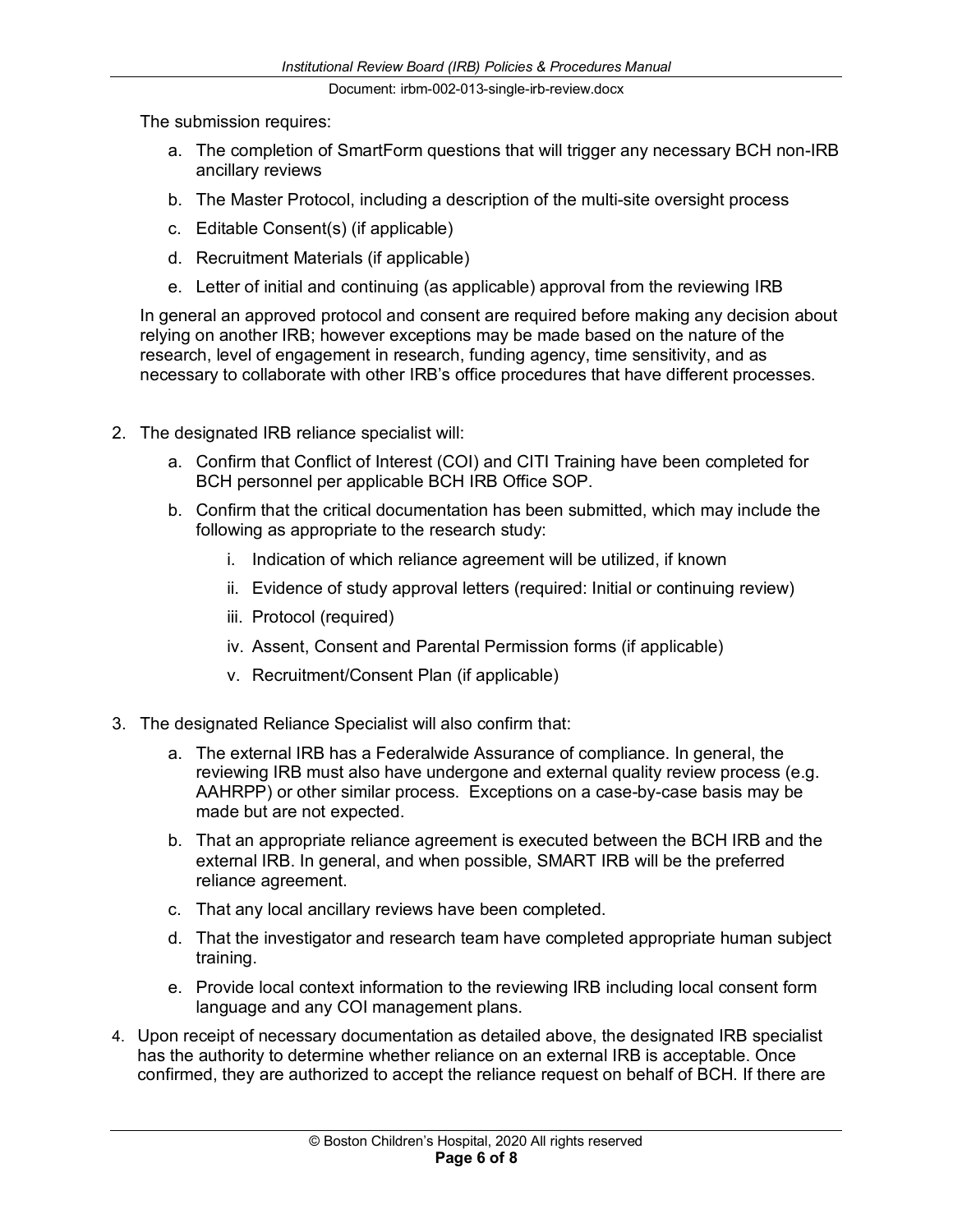any questions or concerns, they will be referred to the Senior Director of Clinical Research Compliance before any final decision is made

- 5. The IRB reliance specialist will generate appropriate correspondence back to the investigator describing the BCH IRB's acceptance of the external IRB's review, including the date the determination was made. This will be accomplished through CHeRP. Any questions may be referred to the Senior Director of Research Compliance before accepting the reliance arrangement
- 6. When a determination that BCH will rely on the review of an external IRB is made, members of the BCH IRB will be notified for informational purposes. These reliance agreements will be reported and listed in the minutes of the next meeting.

#### 7. **Ongoing Maintenance of Research Reviewed by an External IRB**

- a. On an annual basis, the BCH investigator who relies on an external IRB will be asked to provide an administrative update through CHeRP.
- b. The BCH investigator is required to report only local Unanticipated Problems that have the potential to cause risk as well as serious or continuing noncompliance to the BCH IRB.
- c. The BCH IRB may at any time during the course of the research (pursuant to the specific terms in the reliance agreement) determine that reliance on the review of the external IRB is no longer appropriate and transfer oversight of the research back to the BCH IRB.
- 8. If potential concerns regarding the external IRB's oversight of the research are noted by an individual, the concerns will be forwarded as appropriate to the Senior Director of Clinical Research Compliance and/or the IRB Chair for consideration. The BCH Office of Education and Quality Improvement (EQuIP) may audit any investigator that is serving as the lead PI or relying on another IRB to determine that all reliance policies are being followed related content

### **Related Content**

Federal Guidance

*Final NIH Policy on the Use of a Single Institutional Review Board for Multi-Site Research*

*The Revised Common Rule's Cooperative Research Provision (45 CFR 46.114)*

### **Document Attributes**

| <b>Title</b>                         | <b>Single IRB Review</b>          |                                   |           |
|--------------------------------------|-----------------------------------|-----------------------------------|-----------|
| <b>Author</b>                        | Susan Kornetsky                   | <b>Dates</b>                      | 12/9/2019 |
| <b>Reviewed</b><br><b>Revised by</b> | Susan Kornetsky                   | <b>Reviewed</b><br><b>Revised</b> |           |
| Copyright                            | ©Boston Children's Hospital, 2020 | <b>Last Modified</b>              | 2/27/2020 |